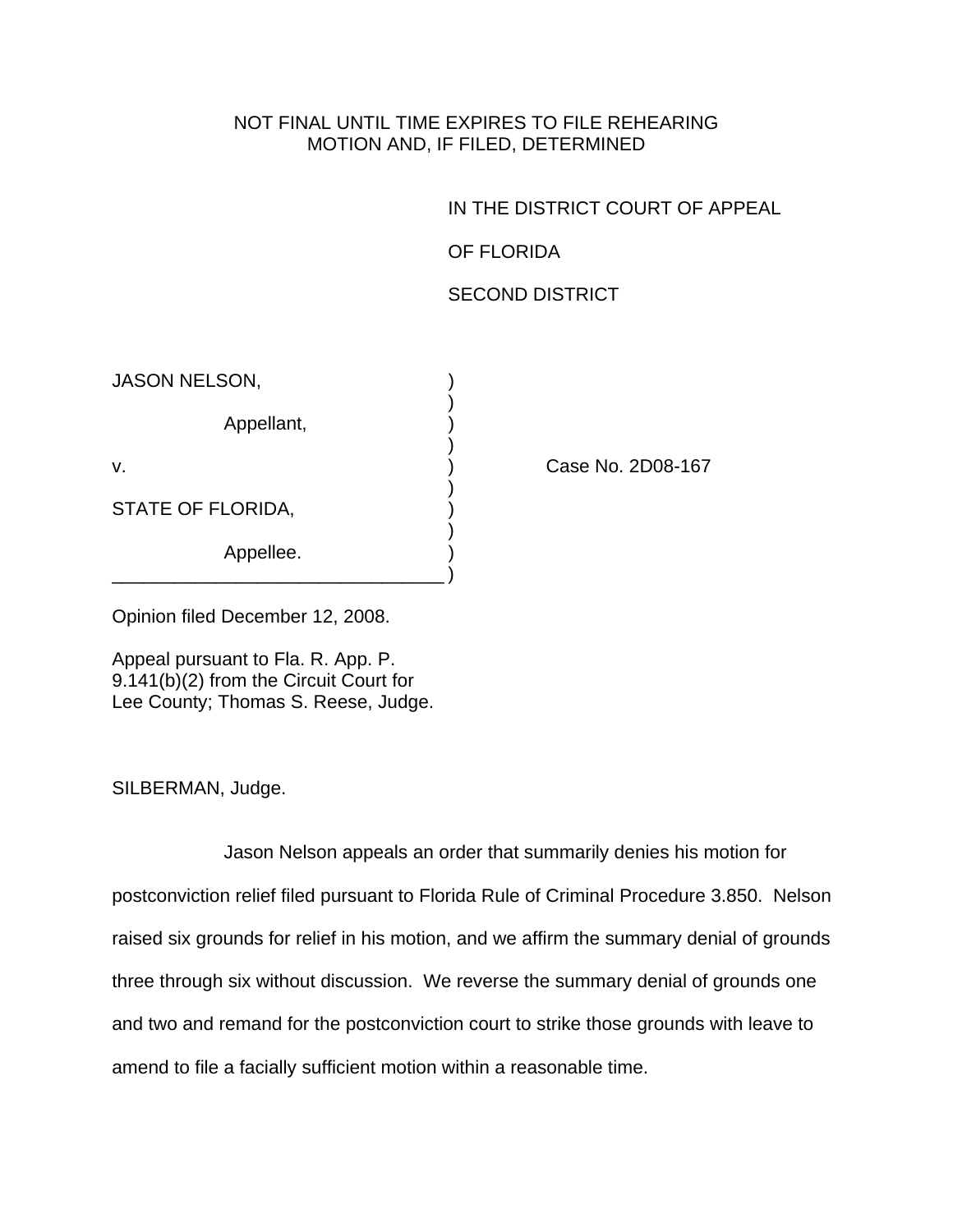Nelson sought relief from his judgments and sentences for two counts of first-degree murder, two counts of kidnapping, and one count of child abuse. He entered into a negotiated plea in exchange for waiver of the death penalty. He was sentenced in accordance with the plea agreement, including consecutive life sentences on the two murder charges. In ground one of his postconviction motion, Nelson alleged that counsel was ineffective in failing to file a motion to suppress his "illegal arrest" because the police did not have probable cause. Although it is unclear from the allegations, we question whether Nelson was attempting to allege that counsel was ineffective for failing to move to suppress Nelson's statements that flowed from an arrest without probable cause. In ground two of his motion, Nelson alleged that counsel was ineffective in failing to file a motion to suppress Nelson's statements taken in violation of Miranda.<sup>1</sup>

 The postconviction court denied both of these claims and stated that the plea transcript showed that Nelson voluntarily and intelligently entered into his guilty plea. The court attached the plea transcript and stated that the colloquy indicated that Nelson

> understood that the plea was predicated upon the fact that it was being entered early in the proceedings and his attorney had not yet taken depositions or spoken with the State's witnesses. Defendant further indicated that his attorney had spoken with him about filing various motions and he realized he would have to give up or waive those motions in order to enter the plea.

The postconviction court cited to Stano v. State, 520 So. 2d 278, 279 (Fla. 1988), and concluded that grounds one and two were "improper attempts to go behind the plea."

 $\overline{\phantom{a}}$  1  $1$  Miranda v. Arizona, 384 U.S. 436 (1966).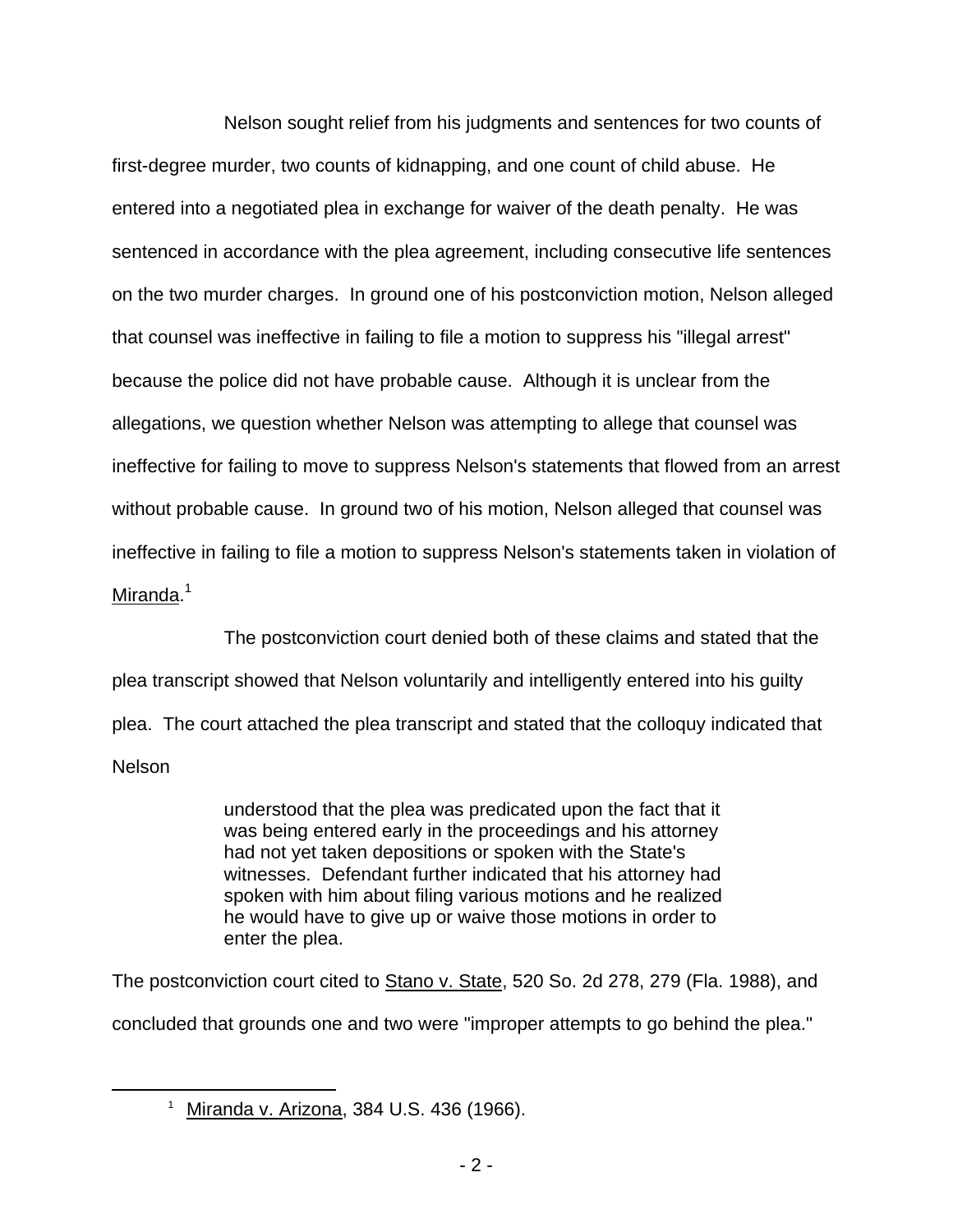In Stano, the supreme court determined that the record conclusively refuted Stano's claims that counsel had been ineffective for failure to conduct a proper investigation and that his plea was therefore involuntary. Id. at 280. The court noted that at the plea hearing, Stano's counsel advised that he had not received full discovery. However, counsel disclosed that he had asked Stano about the admissions or confessions that he made to the police. Stano assured counsel that his statements were voluntarily and intelligently made after he was warned of his rights. Counsel stated "that, therefore, there does not exist a good possibility that either of his admissions could be suppressed on a hearing." Id. The supreme court stated, "By insisting on pleading guilty and by telling counsel that he had confessed freely and voluntarily, Stano rendered any further investigation pointless." Id.

 In Zakrzewski v. State, 866 So. 2d 688, 694 (Fla. 2003), the supreme court cited to **Stano** for the proposition that the two-prong **Strickland**<sup>2</sup> test applies to ineffective assistance claims arising from the plea process. The court acknowledged that to establish prejudice "the defendant 'must show that there is a reasonable probability that, but for counsel's errors, he would not have pleaded guilty and would have insisted on going to trial.' " Id. (quoting Hill v. Lockhart, 474 U.S. 52, 59 (1985)). The Zakrzewski court also cited to Williams v. State, 717 So. 2d 1066, 1066 (Fla. 2d DCA 1998), regarding an ineffectiveness claim arising from the plea process. 866 So. 2d at 694. In Williams, this court stated, "A trial attorney's failure to investigate a factual defense or a defense relying on the suppression of evidence, which results in the entry of an ill-advised plea of guilty, has long been held to constitute a facially sufficient attack

 $\overline{\phantom{a}}$  2 <sup>2</sup> Strickland v. Washington, 466 U.S. 668 (1984).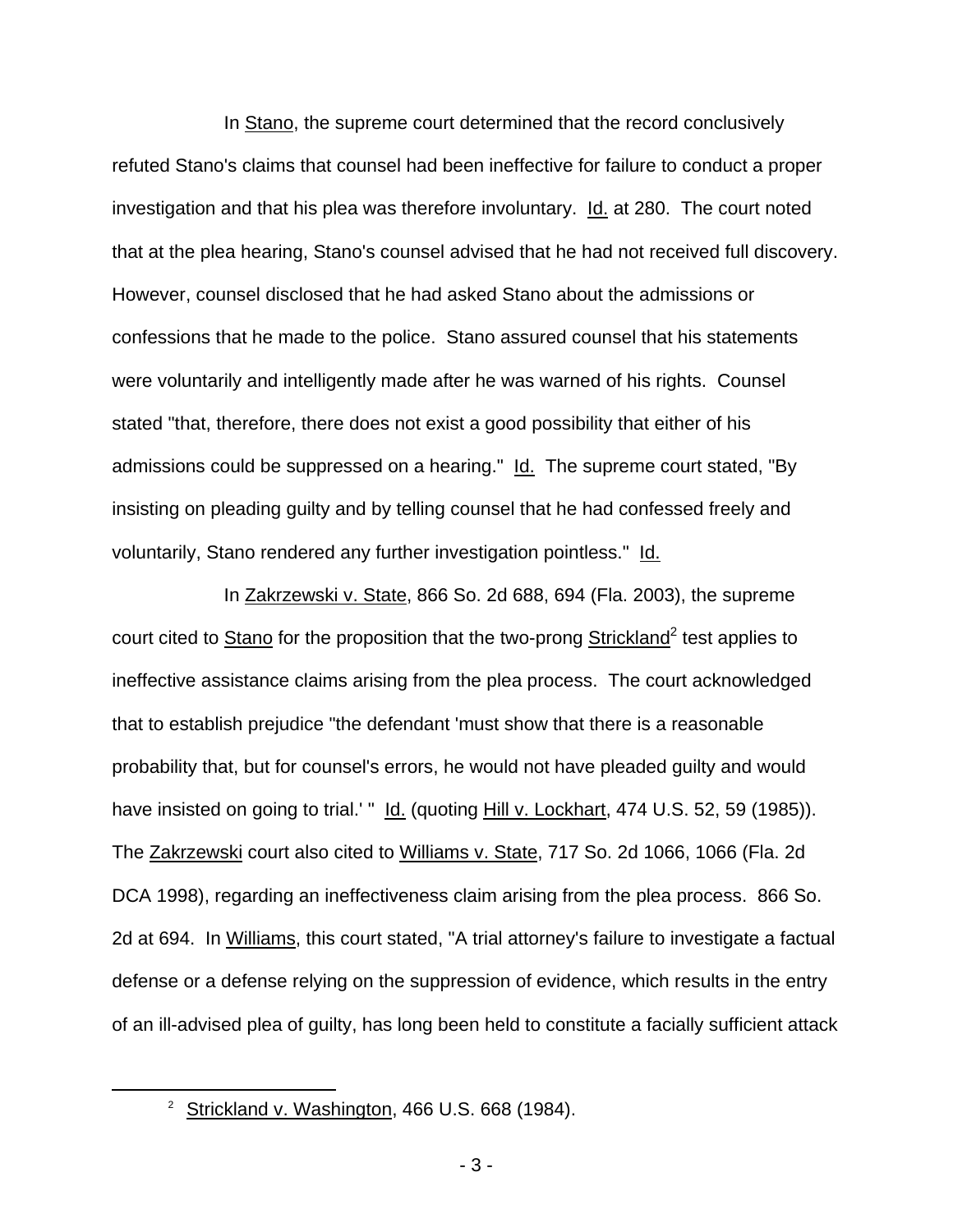upon the conviction." 717 So. 2d at 1066; see also Spencer v. State, 889 So. 2d 868, 870 (Fla. 2d DCA 2004) ("An allegation that trial counsel provided ineffective assistance by failing to file a motion to suppress is a legally sufficient claim, which is not waived by entry of a plea.").

 Neither the voluntary nature of Nelson's statements to police nor the circumstances of his arrest were specifically addressed at the plea hearing. The plea hearing did not include any discussion regarding the lack of probable cause for arrest or a potential motion to suppress statements based on a violation of Miranda. Instead, in general terms, Nelson acknowledged that counsel had discussed possible defenses and that he would have to give up or waive the filing of motions in order to enter the plea. Nelson understood that his attorney had seen the discovery that had been provided and "all the written statements and the videotape of [Nelson's] statements."

 Based on the nature of Nelson's claims in grounds one and two of his motion and the circumstances as a whole, we conclude that the postconviction court erred in relying on **Stano** to determine that Nelson's claims were improper attempts to go behind the plea. See Jones v. State, 846 So. 2d 1224, 1226 (Fla. 2d DCA 2003) (noting that a generalized plea colloquy confirming satisfaction with counsel was insufficient to refute a claim based on counsel's failure to advise of a specific defense). However, we recognize that Nelson's allegations fail to state facially sufficient claims because he did not adequately allege prejudice. In ground one, to the extent that Nelson attempted to allege that counsel should have filed a motion to suppress statements flowing from an illegal arrest, he failed to allege that, but for counsel's errors, he would not have pleaded guilty and would have gone to trial. See Zakrzewski, 866

- 4 -